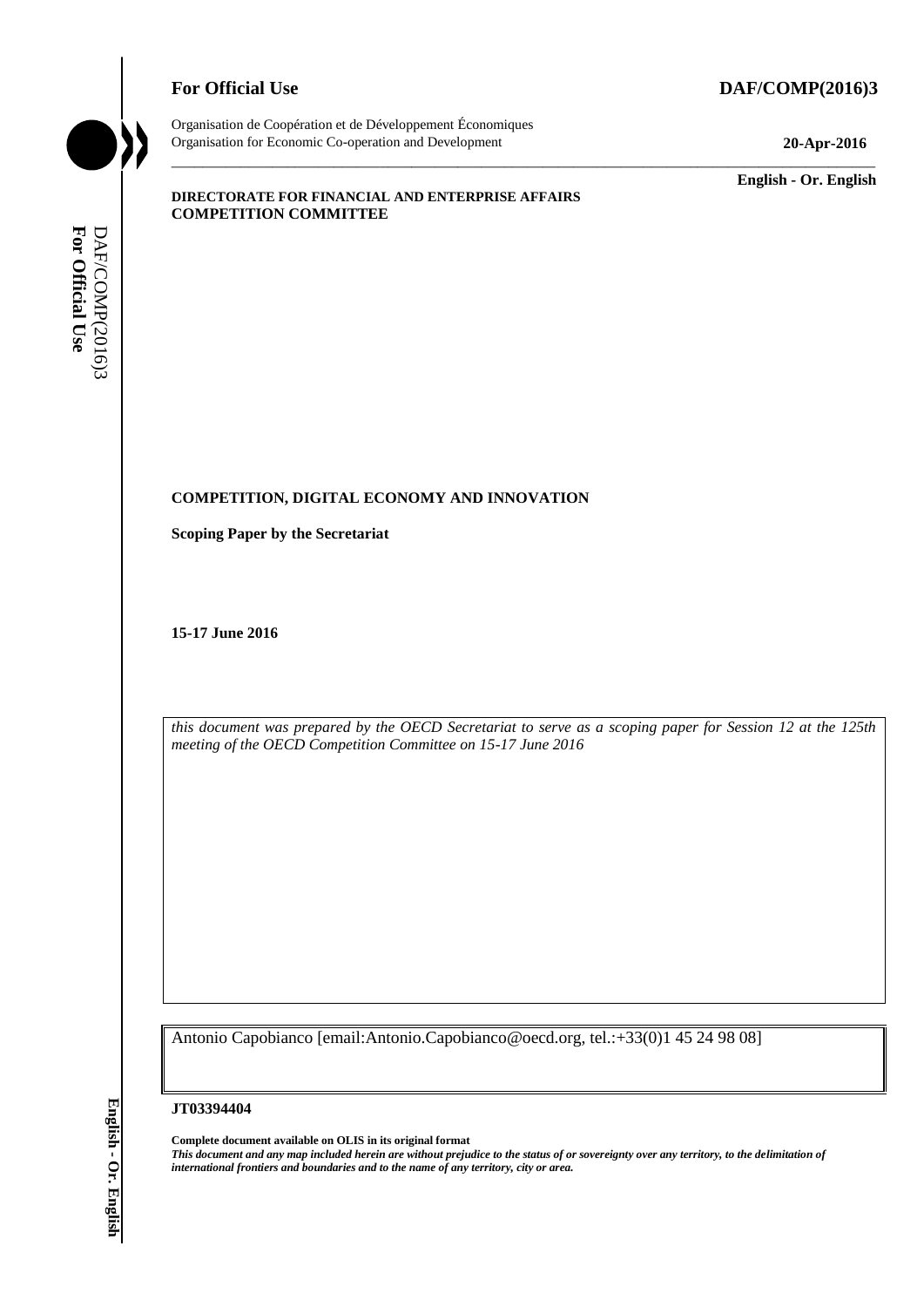# **TABLE OF CONTENTS**

| 3.3 |  |
|-----|--|
| 3.4 |  |
|     |  |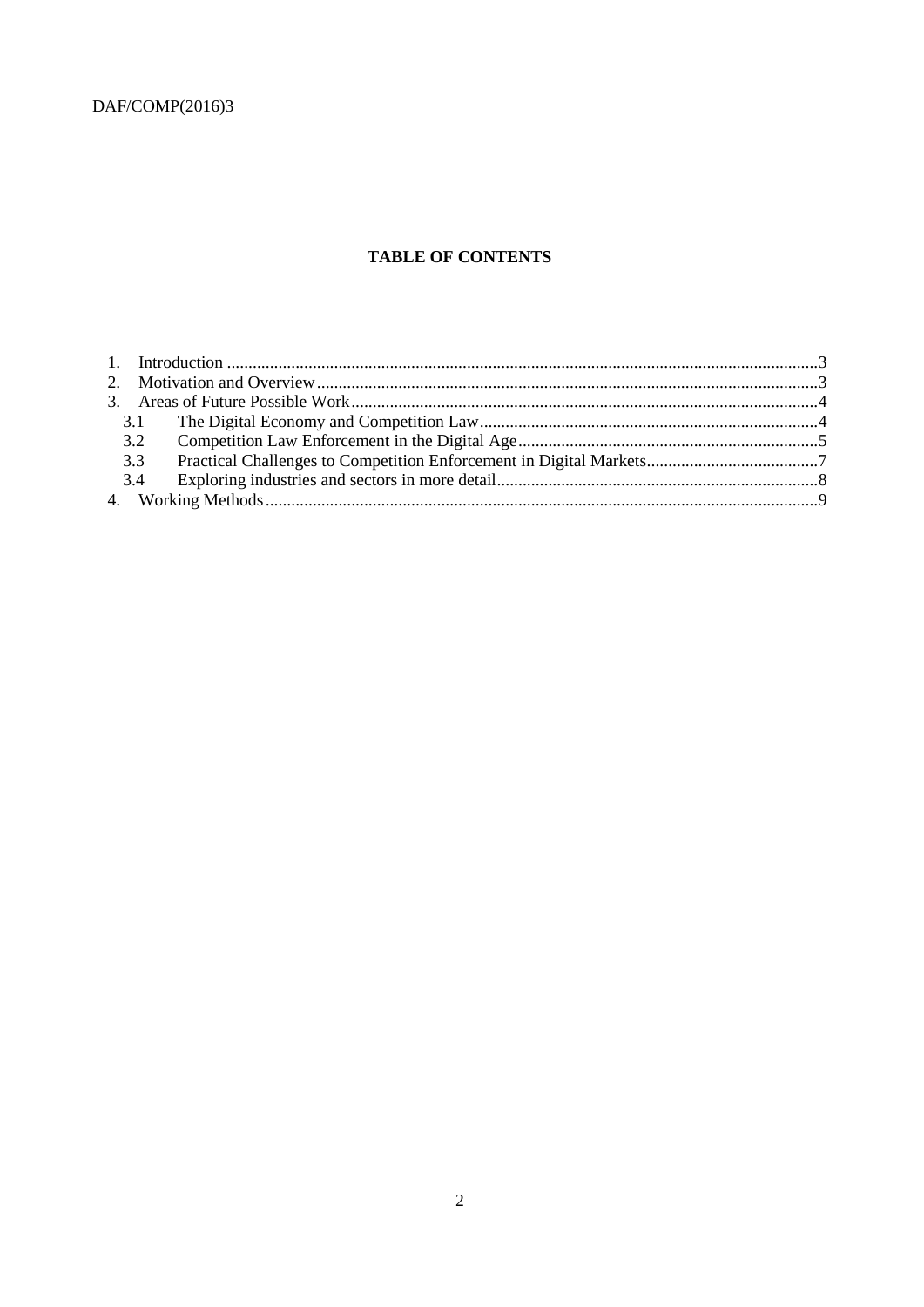# **COMPETITION, DIGITAL ECONOMY AND INNOVATION**

Scoping Paper by the Secretariat

# <span id="page-2-0"></span>**1. Introduction**

1. At the October 2015 meeting of the Competition Committee, the Secretariat was asked to prepare a short scoping note on a possible long-term project on "Competition, Digital Economy and Innovation". This note will support the Committee's discussion in June 2016 on this strategic topic.

2. The increasing prominence of the digital economy, a vital sector that drives growth, is reflected in the increasing focus that competition authorities devote to intellectual property-intensive and high technology industries. Since the impact of the digital sector extends beyond information goods and services to other areas of the economy, competition authorities are finding questions related to the digital economy to be more and more significant for their work. In 2002, the Committee held a session on merger review in emerging high innovation markets. Since then, it has devoted sessions to competition, patents and innovation; to disruptive innovation; to two sided-markets; and, in October 2011 and February 2012, two hearings were held on the main characteristics of the digital economy and their impact on competition law. 1

3. This scoping note is structured as follows: the next section lays out the main reasons why the Committee may want to pursue this project; a third section will identify a number of work topics for the Committee to select from; and the fourth and last section will delineate a work plan.

4. Given the topic, it is hard to be precise as to potential outputs at this point. Papers for the OECD's roundtables and hearings are published, of course, so any work the Committee may choose to undertake would lead to some published output. However, the Committee might also want to consider additional outputs.

5. We would expect at least some of this discussion to involve the OECD's Digital Economic Policy Committee and Secretariat, and/or the Committee on Consumer Policy. The OECD is currently pursuing a number of initiatives related to the digital economy, including a proposed cross-cutting project for 2017-2018 on how to seize the benefits of digitation. Thus, the Committee's outputs are likely to add to, or be included in the wider OECD work in this area, which would benefit from the Committee's contribution and leadership on the topic.

# <span id="page-2-1"></span>**2. Motivation and Overview**

6. Competition in major digital markets it is different in some ways from competition in other, more traditional markets. First, competition between business models (often platform-based) tends to be more important than competition within a business model. Second, many digital markets are two-sided, so that

|<br>|<br>|

See OECD [DAF/COMP\(2012\)22](http://www2.oecd.org/oecdinfo/info.aspx?app=OLIScoteEN&Ref=DAF/COMP(2012)22) [The Digital Economy.](http://www.google.com/search?q=The-Digital-Economy-2012.pdf&sourceid=ie7&rls=com.microsoft:en-US:IE-Address&ie=&oe=) More recently, see OECD [DAF/COMP\(2015\)3](http://www2.oecd.org/oecdinfo/info.aspx?app=OLIScoteEN&Ref=DAF/COMP(2015)3) [Disruptive Innovation,](http://www.google.com/search?q=The-Digital-Economy-2012.pdf&sourceid=ie7&rls=com.microsoft:en-US:IE-Address&ie=&oe=) and OECD [DAF/COMP/WP2\(2015\)9](http://www2.oecd.org/oecdinfo/info.aspx?app=OLIScoteEN&Ref=DAF/COMP/WP2(2015)9) Disruptive Innovation in the Financial [Industry.](http://www.oecd.org/officialdocuments/publicdisplaydocumentpdf/?cote=DAF/COMP/WP2(2015)9&doclanguage=en)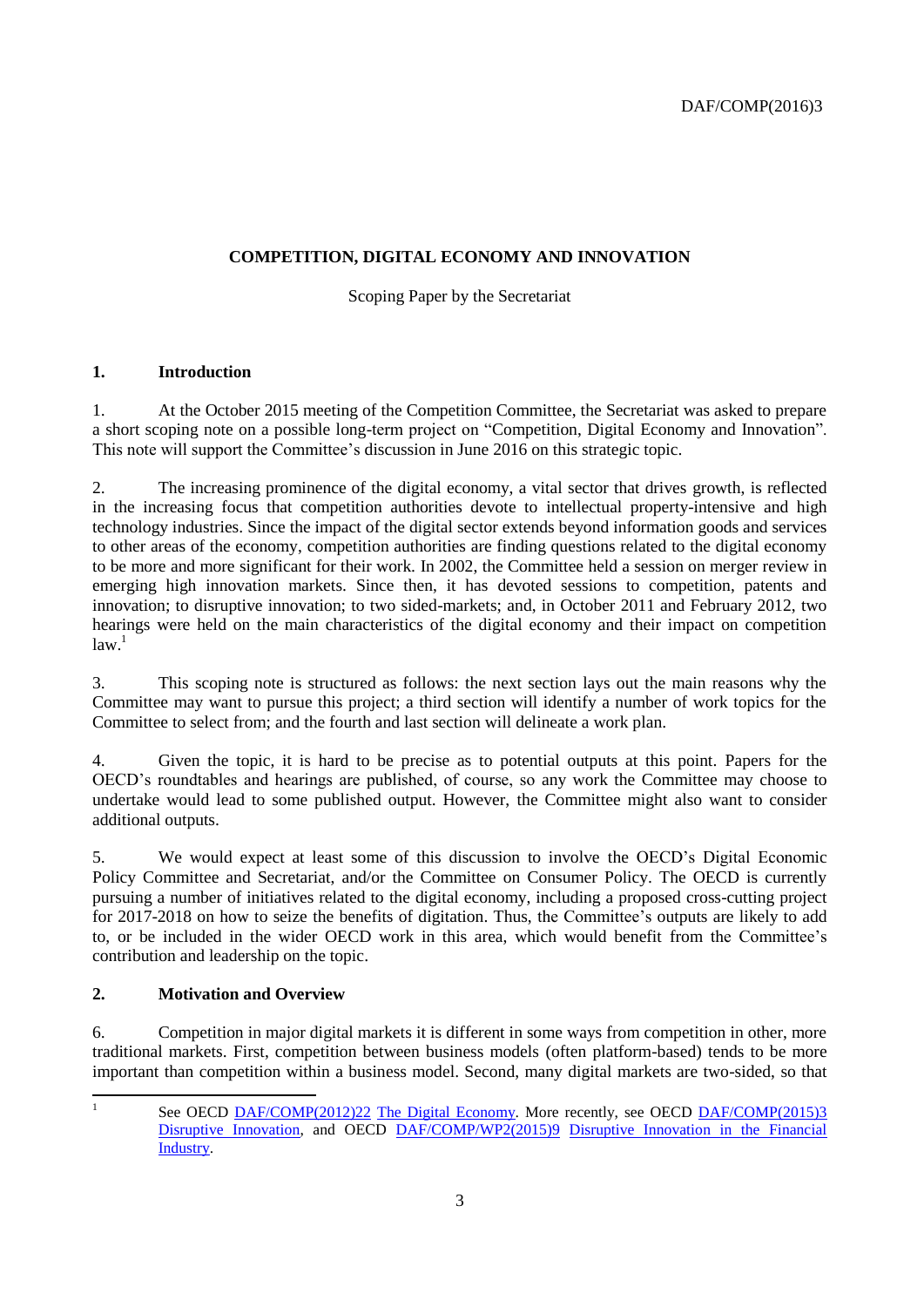two or more user groups benefit from use of digital platforms. Third, digital markets are often characterised by strong network effects and economies of scale, which give the market a competition-todominance trait. Fourth, as the digital economy becomes increasingly interconnected, some co-ordination and co-operation between firms could be unavoidable and may indeed be pro-competitive. Fifth, digital markets are characterised by high rates of investment and innovation, which lead to rapid technological progress in the sector, and lead to increased disruptive innovation.

7. These high rates of investment and innovation mean that no work on the digital economy can avoid discussing its relationship with innovation more generally. Previous work has been undertaken by the Committee on the relationship between competition and innovation, and is currently being pursued more widely within the OECD. It is still unclear, however, how competition affects innovation. What is widely accepted is that innovation and technological progress are the single most important factors in the growth of real output in the industrialised world. At the very least, studies show that the social return on investment in R&D not only extends beyond but significantly exceeds private returns, which suggests that policies that promote innovation can pay large dividends for society. As such, competition authorities are under increased pressure to consider the long-term effects of market behaviour and to focus on dynamic competition.

8. These developments are likely to pose significant challenges to competition agencies in the years to come. The relevance of business models for competition is not yet well understood, the tools to incorporate dynamic considerations into antitrust assessments are still at an early stage of development, and a number of techniques and doctrines that are usually applied when enforcing competition law seem inappropriate to deal with the digital economy. One of the most obvious examples of the latter is a mechanical application of a SSNIP test to define multi-sided markets or any situation where products and services are offered for free.

9. A Competition Committee project would create a forum where the latest developments – such as new techniques for market definition in multi-sided markets, the growing awareness of the various dimensions and increasing importance of data for effective competition in the digital economy, the development and potential application of models that purport to predict the evolution of innovation, the recognition that existing merger control thresholds may exempt from review potentially anticompetitive mergers between digital economy players, among others – are discussed, where countries could share their experiences, and which may even lead to the adoption of guidelines, best practices or other outputs relevant for many OECD and non-OECD countries.

### <span id="page-3-0"></span>**3. Areas of Future Possible Work**

10. Further work on the digital economy and innovation can be helpfully divided into four substreams: (i) background work on the relationship between the digital economy, competition law and innovation; (ii) work on the suitability of existing substantive competition law doctrines and tools to deal with the enforcement challenges raised by the digital economy; (iii) work on the practical challenges to competition law enforcement in this sector; and, lastly, (iv) work on specific economic sectors, or casestudies, that may illuminate and provide guidance on some of the issues identified above. This distinction should not be viewed as analytically watertight, and individual topics may fall into more than one work stream: its purpose is mainly to facilitate the description of the various potential areas for work.

## <span id="page-3-1"></span>*3.1 The Digital Economy and Competition Law*

11. This first work stream would deal with the more conceptual issues raised by the relationships between the digital economy, competition and innovation. As such, it is likely to take the form of a series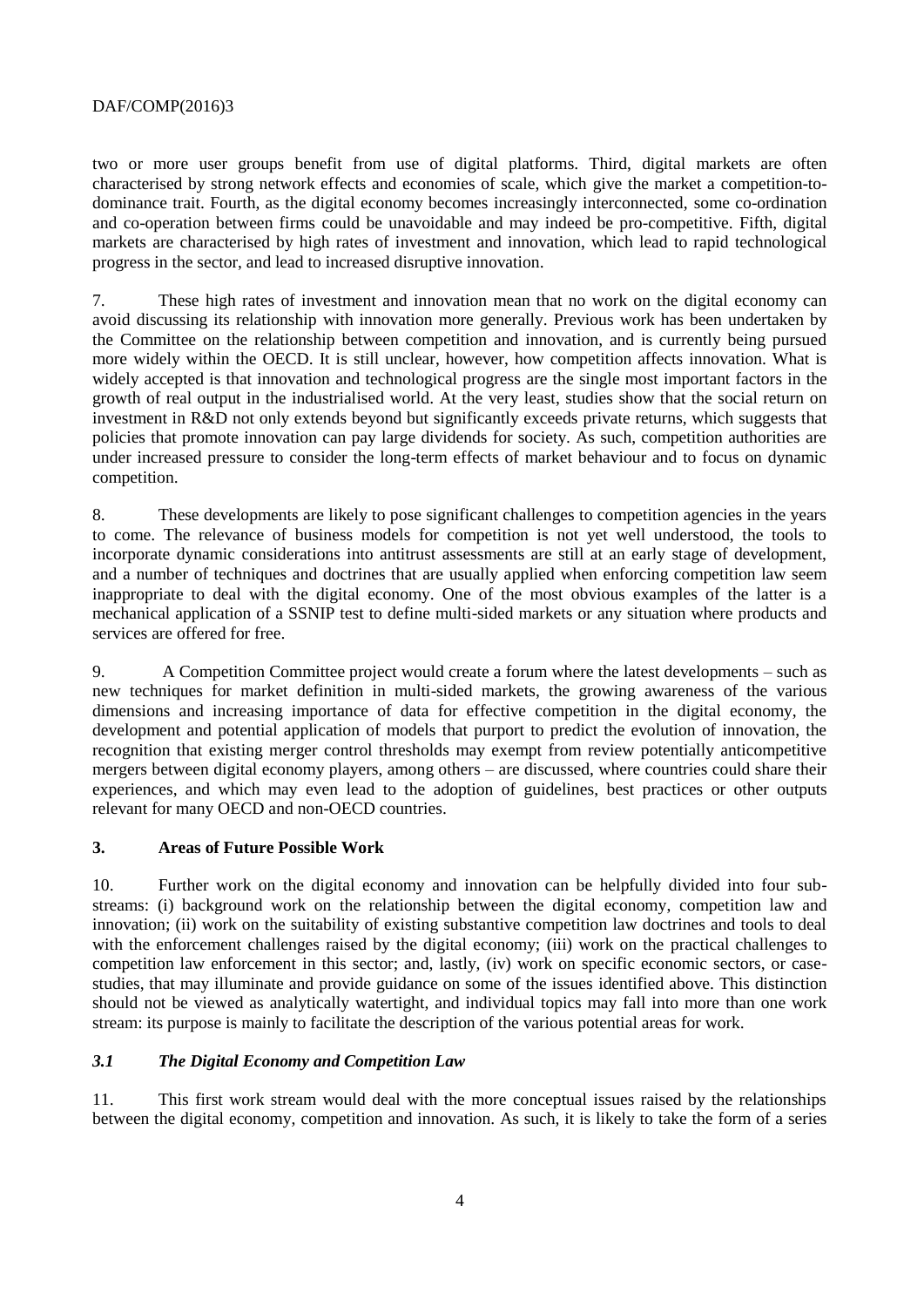of hearing discussions with external experts, focusing on the latest relevant literature and supplemented with support work by the Secretariat as well as country contributions.

12. One topic could focus on **the role of competition law in shaping the digital economy**. While competition law is not directly concerned with designing the market structures in which competition will occur, it can be instrumental in promoting and shaping the ecosystem in which competition takes place. This is particularly noticeable in the digital economy, where competition occurs via physical systems and within ecosystems managed and operated by private parties. As such, assessing the role of competition in shaping the digital world could be of great interest. More specific topics in which work could be pursued include: (i) how competition law impacts the operation and relationship of traditional telecom networks, mobile virtual network operators and voice over internet protocol operators; (ii) the impact of competition in broadband and wireless on the wider digital economy competitive environment; (iii) online platforms, IT ecosystems and new markets (e.g. apps); (iv) business models in the digital age and competition law.

13. Given their general regulatory competence regarding the economy, competition authorities are often the first regulatory entity to intervene in unregulated new markets created by the digital economy. Platforms, which have traditionally been subject to competition law, play a regulatory role in multi-sided markets. Competition authorities may have to take responsibility for setting the parameters for market competition when competition occurs within digital environments and markets created by private entities. Lastly, the prevalence of behavioural remedies in the digital economy can require competition authorities to monitor and supervise markets in a way similar to a sectoral regulator. Taken together, this has required an **evolving role for competition authorities in the digital world**. Work could be pursued on this topic, e.g. by comparing national experiences, discussing how to achieve effective co-operation between competition agencies and sectoral regulators, and by exploring the benefits and disadvantages of integrated competition-regulatory agency models when dealing with the digital economy.

14. Lastly, further work can be pursued more specifically on the topic of **multi-sided markets**. This would build on previous roundtables on the topic, and in particular on developments in law enforcement and economic theory since the topic was last addressed in 2009. Related work could be pursued on the redistributive role of competition agencies, particularly if they need to determine how to maximise consumer welfare when various sets of customers benefit from different sides of the market.

## <span id="page-4-0"></span>*3.2 Competition Law Enforcement in the Digital Age*

15. A second work stream could focus on the challenges that the digital economy and innovation pose to prevailing antitrust tools and approaches. As in the previous work stream, this work is likely to take the form of hearing discussions and focus on the most recent literature on the relevant topics, with background work by the Secretariat coupled with country contributions.

16. It is generally agreed that competition authorities must deal with the speed of change and rates of innovation inherent to the digital economy by better taking into account market dynamics, and rethinking the use of traditional tools and concepts (such as market definition, market power and some traditional theories of harm). The main question is how to achieve this. For example, it is now clear that traditional tools used to define markets, such as the SSNIP test, must be either adapted or replaced when authorities are looking at multi-sided markets or at markets where goods and services are offered for free – yet, the question of what tools to apply in these cases is still controversial. Member countries have also suggested that the Committee look at how to incorporate innovation and dynamic related considerations into competition assessments. Accordingly, a first topic could look at the **suitability of existing antitrust tools and techniques for dealing with the digital economy and innovative disruption** and/or focus on specific topics in this area, e.g. market definition of multi-sided markets.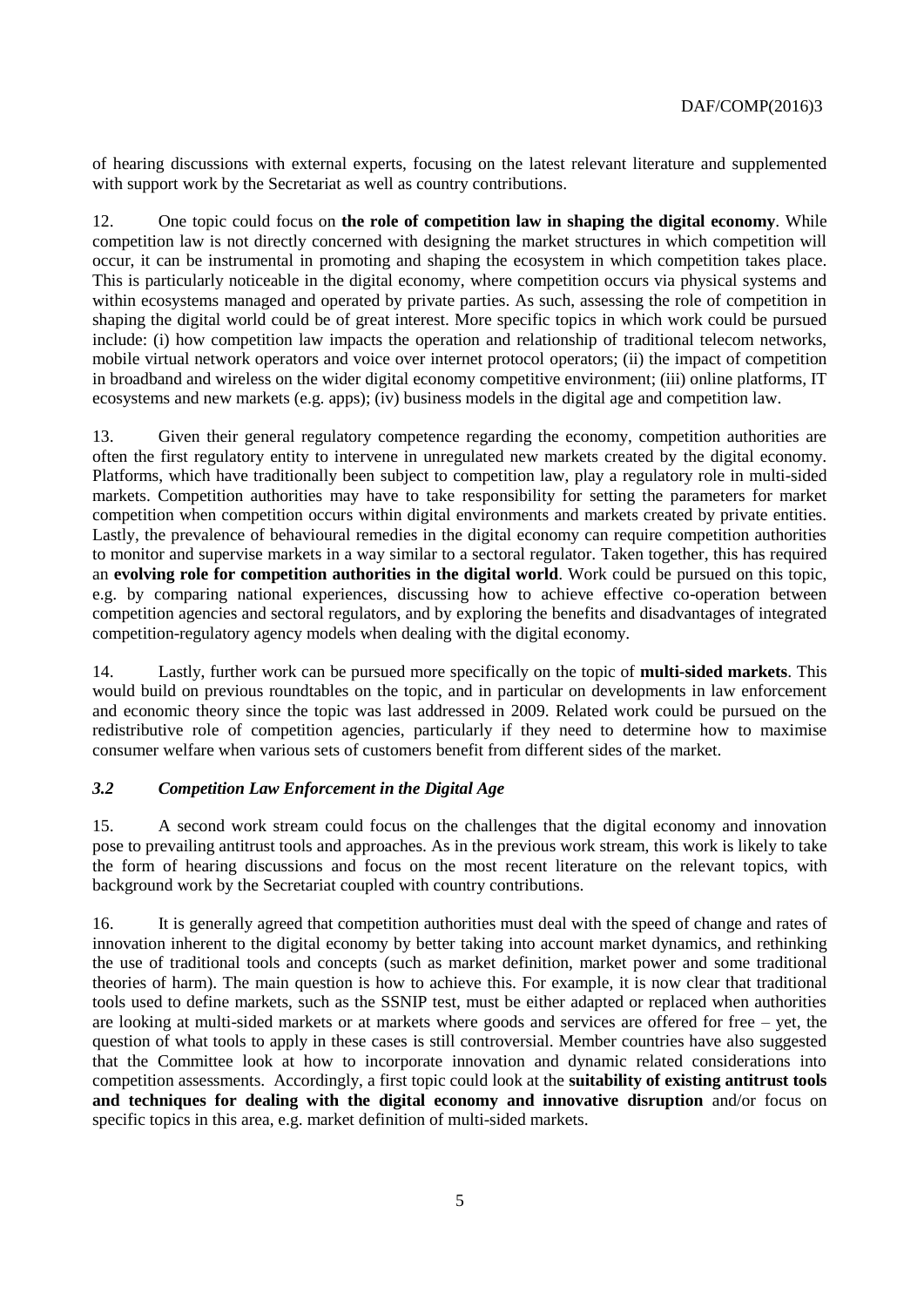17. Antitrust cases regarding the digital economy are often controversial. They raise new issues, provoke extensive debates, and have arguably led to most of recent developments in antitrust law. While this was already evident in the Microsoft cases, it is further exemplified by recent antitrust investigations into companies such as Google and Apple, by debates on such topics as the relevance of data search degradation for competition law and the competitive impact of leveraging market power in the digital economy, and by novel cases such as those related to e-books. In light of this, the Committee could look into the main types of **anticompetitive practices identified in the digital economy** (in the literature and in practice), and into how they differ from anticompetitive practices in other economic sectors. Related topics that may also be relevant are whether the assessment of potentially anticompetitive practices should change in an environment of inter-platform competition on the basis of different bundles, $2$  the relevance of "business models" for the assessment of corporate practices, and the implications of evidence of disruptive innovation and constant innovation in a market or sector under investigation.

18. A third topic could focus on recently expressed concerns on the possibility of **platforms becoming self-sustaining ecosystems and/or sealing themselves off from the rest of the Internet.** While some of these topics were already addressed in the Committee's previous work on the digital economy, the current trend for bundle-based business models in this sector may lead to increasing barriers to entry and lead to the entrenchment of incumbents. Furthermore, a trend has been observed for some platforms to seal themselves off in some ways from the rest of the Internet – e.g. Facebook operates as a "walled garden" unsearchable by Google and other search engines, and has signed deals with content providers such as the New York Times regarding content that can be accessed only through Facebook, thereby potentially insulating itself from competitive pressure from other content distributors. Similarly, Google has been experimenting with proprietary data transport algorithms that interfere with the functioning of the underlying protocols underpinning the Internet to the advantage of Google and to the disadvantage of other internet traffic. In the light of this, work could focus on the questions such as: (i) whether business models focused on continuous innovation and acquisition of potential competitors can lead to potential market entrenchment; (ii) how patent hoarding and concomitant attempts to monopolise potential future markets should be treated; and (iii) whether competition law should be concerned with practices that impact on internet openness, and if so, how.

19. A fourth topic could look at the **treatment of mergers in digital markets**. In digital markets where competition is for the market, the main threat to incumbents may come from small companies with the potential to disrupt a company's business model. Their acquisition by incumbents is widely recognised as a serious issue. However, the acquisition of commercially valuable data inventories, of young companies with great growth or disruptive potential, or of any intellectual property rights (e.g., patent portfolios) with which no current turnover is (yet) related, may escape merger control. For example, the Facebook/WhatsApp merger did not meet the EU's merger control thresholds, and was only reviewed because a number of EU member states which did have competence referred it to the European Commission. As such, a pressing question in a number of jurisdictions is whether current merger control thresholds need to be adapted and, if so, what alternative thresholds should be adopted. Further work can also be pursued on whether merger assessments need to be adapted for digital markets and, if so, how.

 $\overline{c}$ 

<sup>2</sup> E.g. it has been argued that: (i) dominant companies compete mainly on future and related markets; (ii) one of the best strategies to compete consists of platform envelopment, i.e. leveraging market power to enter a market where another digital economy company is already present. Traditionally, this could be considered an illegal anticompetitive practice, but here it would seem to be competitive (if not the main way to compete). This also relates to the value of data for these companies, not only in terms of potential bundling of OS and search engines, but in terms of the platform being able to gather sufficient data to enter a new market in a way that a greenfield operator may not.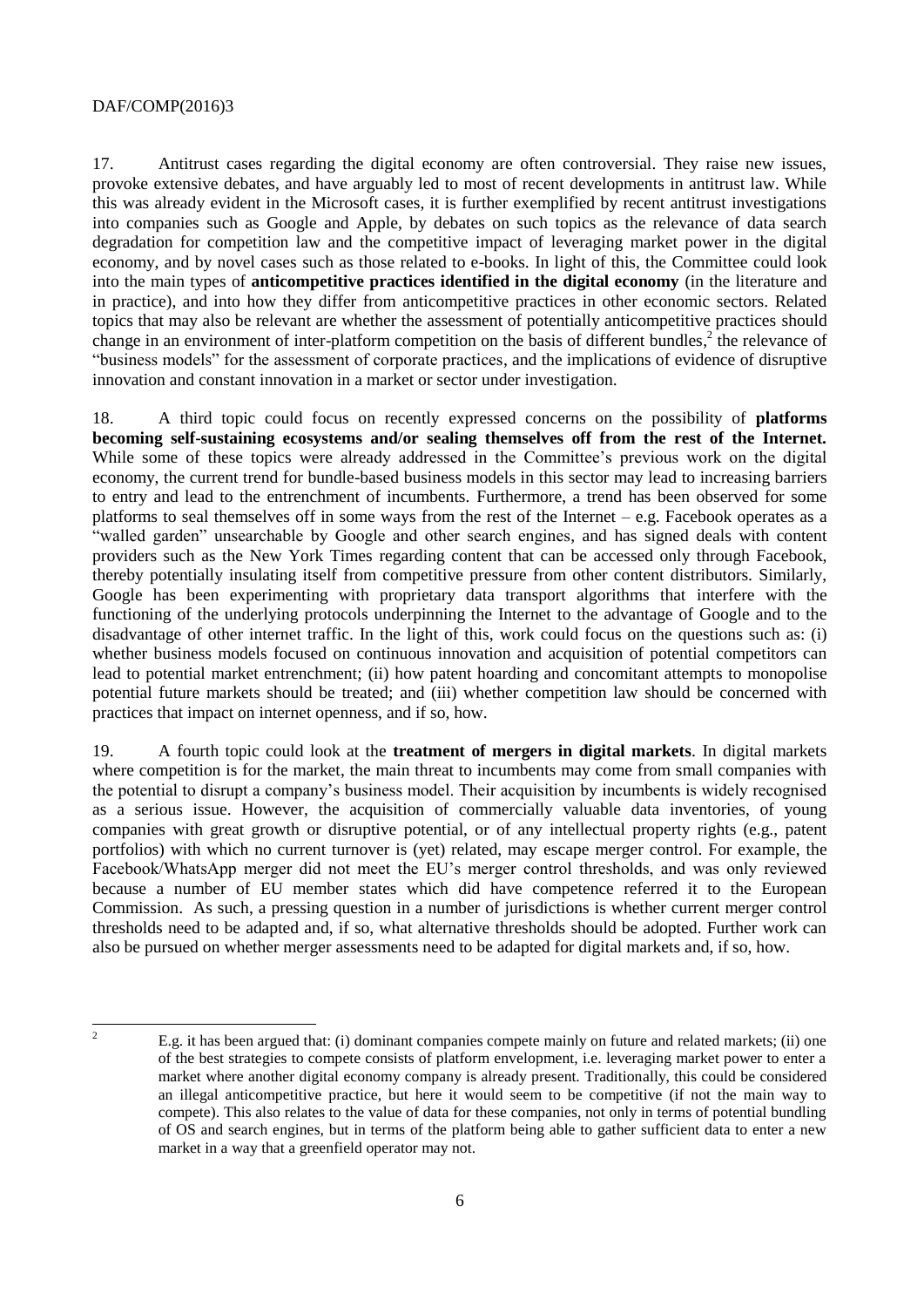20. Data has been described as the "new oil", or as the currency of the digital economy. Its importance and monetary value for digital economy companies is exemplified by American telecommunications company AT&T's discount of USD 29 per month on its broadband subscription price for those consumers who agree to be tracked online. Thus, a fifth topic would consider **the role of data** in the context of the digital economy. First, data is a commodity, as undertakings compete to acquire and sell personal data. Secondly, data serves as an input, and personal data can constitute a barrier to market entry: undertakings may not be able to replicate or acquire the personal data necessary to compete in the market. Thirdly, given increasing data processing capabilities, data can be used to entrench existing market positions, and even to anticipate the creation of new needs and markets, thereby serving as a tool for leveraging market power. Building on the literature and on cases such as the Microsoft/Yahoo, Bazaarvoice, Google/DoubleClick and Facebook/WhatsApp mergers, work can be done on a number of issues, such as: the possibility of potential anticompetitive practices not based on price competition (e.g. crossing personal data from different databases or sources may constitute an abuse of dominance by creating a barrier to entry not related to competition on the merits); the relevance of data for merger assessments; the impact of rules regarding data acquisition and handling on the parameters of competition, market fragmentation and the existence of a level-playing field; and on the implications of Big Data for competition enforcement.

21. A last potential topic in this section concerns the **identification of appropriate remedies in digital and innovation-intensive sectors**. In previous Committee work, and in the literature, it has been pointed out that digital markets are constantly evolving. In such circumstances, it has been suggested that structural remedies may become rapidly obsolete. Furthermore, given the propensity for "winner-takes-all" markets in the digital sector, structural remedies may prove ineffectual. As a result, behavioural remedies may be preferable. Work can be pursued on matching remedial practices with specific sectors of the digital economy, and on comparing existing practices with a view to identify best practices.

### <span id="page-6-0"></span>*3.3 Practical Challenges to Competition Enforcement in Digital Markets*

22. In previous meetings, the OECD has discussed the scope of regulatory intervention in digital markets. An outstanding challenge, however, relates to the **timing of intervention** in digital and innovation-intensive markets. The optimal timing of competition law interventions is always a complex matter, but these difficulties are further compounded in digital markets, where intervention may occur after market circumstances have changed significantly, and where it can be hard to determine the point at which a firm may be considered dominant for competition law enforcement purposes. As such, it may be useful to compare national experiences enforcing competition law in the digital economy, and to study and discuss possible solutions to ensure timely intervention.

23. The issue of timely intervention is further compounded by the fact that business practices in the digital economy tend to have effects across jurisdictions. Good examples of this can be found in distribution practices in e-commerce, and in the price parity practices reviewed in recent investigations into Booking.com and Expedia. This cross-jurisdictional effect creates a risk that different substantive standards can be applied simultaneously to the same practice, may lead to a lack of coherence in the application of antitrust law, and limit the effectiveness of remedies. Furthermore, many markets in the digital economy are worldwide, giving rise to potential jurisdictional and conflict-of-competence disputes. As such, a topic that would build on the Committee's previous work could focus on the **increased need for international co-operation and co-ordination in the digital economy**. Work on how to deepen and improve co-operation in this field, and the exchange of experiences and best practices in this regard, may be desirable in furthering these goals.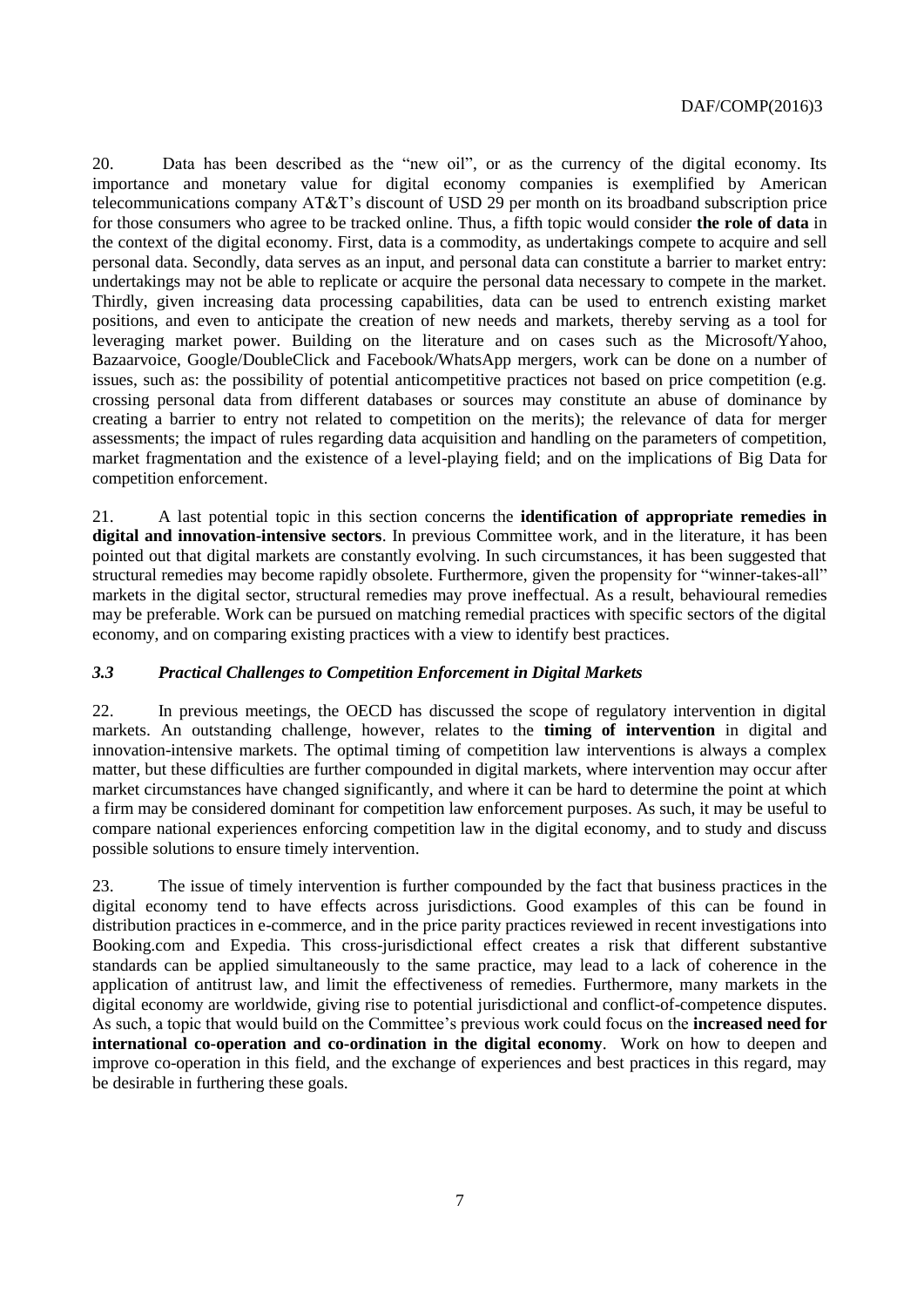## <span id="page-7-0"></span>*3.4 Exploring industries and sectors in more detail*

24. A fourth work stream could look at specific economic sectors or pursue case studies with a view to identify potential issues, illuminate theoretical discussions and extrapolate potential developments. This particular work could be pursued with virtual workshops organised between meetings, with short reporting sessions in the Committee or the Working Parties.

25. A first possibility for this type of work would follow from, and build on the current work on disruptive innovation. The goal would be to **look at specific industries or sectors being disrupted or affected by digital economy.** This work has the potential to anticipate forthcoming developments, assist in timely intervention in the market, and support pro-competitive representations before sectoral regulators. Potential sectors to be reviewed include, among others:

- Transportation: while up until now the debate has focused on the interplay between traditional (licensed) incumbents and disruptive business models, recent developments indicate that further disruption can arise from driverless cars (for which legislation is already being discussed and adopted in some countries, such as Australia), particularly as regards road transportation and if owners are allowed to put their driverless vehicle to use providing taxi-like services. This has relevance not only for market definition, but also for to the role that competition authorities may want to play in the development of regulation in this sector.
- Online Advertising: e.g. the importance of business models based on online advertising in the digital economy, and how providers of different digital services – such as search engines, social networks and even news services – may effectively compete for attention and "clicks".
- Search Engines: e.g. understand what the relevant barriers to entry and competitive constraints in the market are, and their impact in controlling access to the wider Internet.
- Social Networks: e.g. review how network effects shape these markets, whether these effects may lead to entrenchment, and understand business models (data mining, data selling, advertising, etc.) as well as competitive constraints.
- Online Software Platforms: e.g. how they compete with other platforms, and constrain competition in products and services provided through each platform.
- Electronic Commerce: e.g. study the interaction between online and bricks-and-mortar commerce, and how the competitive environment is likely to develop.

26. **Case studies** would review the historical evolution of specific sectors or industries in order to better understand how competition law intervention affected these industries or sectors' development. As such, these case studies are not as future-looking as the sector review suggested above, and are likely to take into account longer time-spans. Suggested case studies include:

- Evolution of the PC industry from the 1980's to today
- Evolution of mobile hardware or platforms
- How the markets for search engines / social platforms have evolved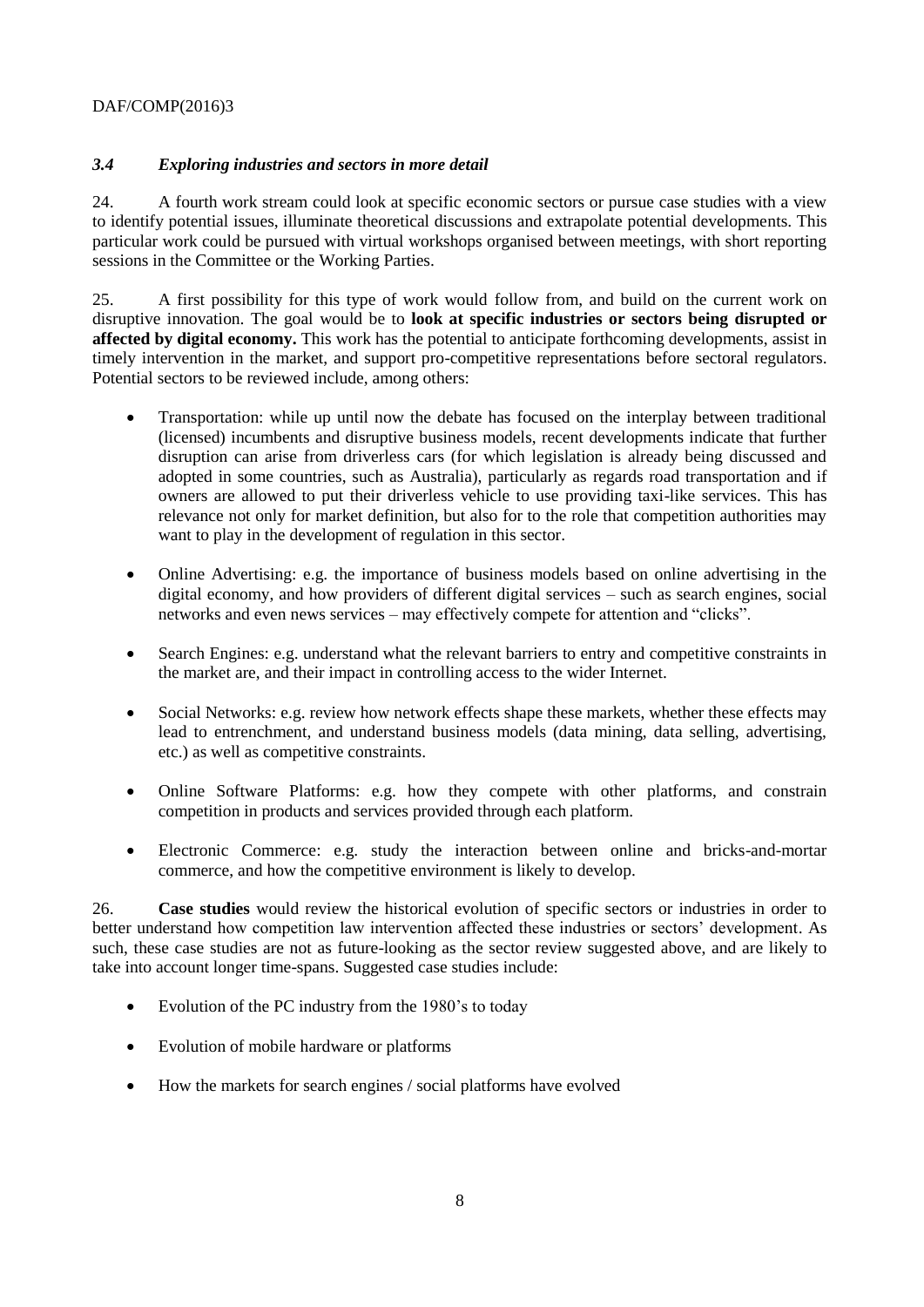### <span id="page-8-0"></span>**4. Working Methods**

- 27. Work on these topics could take different forms:
	- Some analytical topics could form the basis of roundtable/hearing events throughout 2017 and 2018. This would ideally be the case for work on the relationship between competition and the digital economy – which could begin with hearings on big data, followed by roundtables on how sectoral (e.g. telecommunications) regulation and competition law affect digital economy ecosystems, and on multisided markets. It is suggested that a discussion on the role of competition authorities in the digital world would be a fitting way to conclude the project, and would benefit from all previous work pursued as part of the project.
	- Some topics could be addressed through questionnaires and Secretariat synthesis reports, limiting the discussion time at meetings to a minimum. This is likely to be the best approach for reviews of economic sectors and case studies. It is suggested that at least one such review or case study is pursued and presented at each Committee meeting for the duration of the project. It is further suggested that work begins with a study of prospective developments in the transportation sector, with subsequent subjects being chosen taking into account topicality and the work pursued at the national level in order to avoid duplication and ensure relevance.
	- Some topics could also be discussed at the Global Forum, as they might be highly relevant to the wider range of countries that take part in this forum. This approach may be particularly well suited to practical issues that all competition authorities face – such as challenges regarding the timing of intervention and international co-operation, which relevance when dealing with the digital economy can be analysed in the context of wider discussions on these issues.
	- On topics that may require greater participation and in-depth work from delegates and other stakeholders, a mechanism where delegates can volunteer and work via conference calls, supported by the Secretariat, may be adopted. Some topics may be the discussed remotely – via web seminars or teleconferences –, particularly as regards issues on which there is still no consensus, when competition agencies are facing common challenges, or more broadly when countries wish to share experiences. The organisation of workshops where competition agencies could discuss cutting-edge topics and developments with academics and the private sector should also be considered.

This approach would seem particularly well suited for more challenging technical issues – such as the suitability of existing antitrust tools and techniques for dealing with the digital economy and innovative disruption, or the identification of market power and monopolistic practices in the digital economy. In these areas, ongoing work is required, and creating communication channels between competition agencies and tribunals, the private sector, and academia may prove beneficial. Furthermore, this type of work could be coupled with questionnaires and Secretariat synthesis reports whenever country experiences are likely to prove relevant to the identification of best practices – e.g. what remedies are likely to prove more efficient in digital contexts. These informal work mechanisms may lead to Secretariat synthesis reports as well as to the identification of roundtable/hearing topics, and could be used throughout the duration of the project –potentially even after the project is officially concluded, if there is interest in doing so.

 Some topics might lead to the adoption of instruments. In such cases, work will probably need to be done with a drafting group, consulting the wider group of delegates by email and reporting progress back to the Committee.